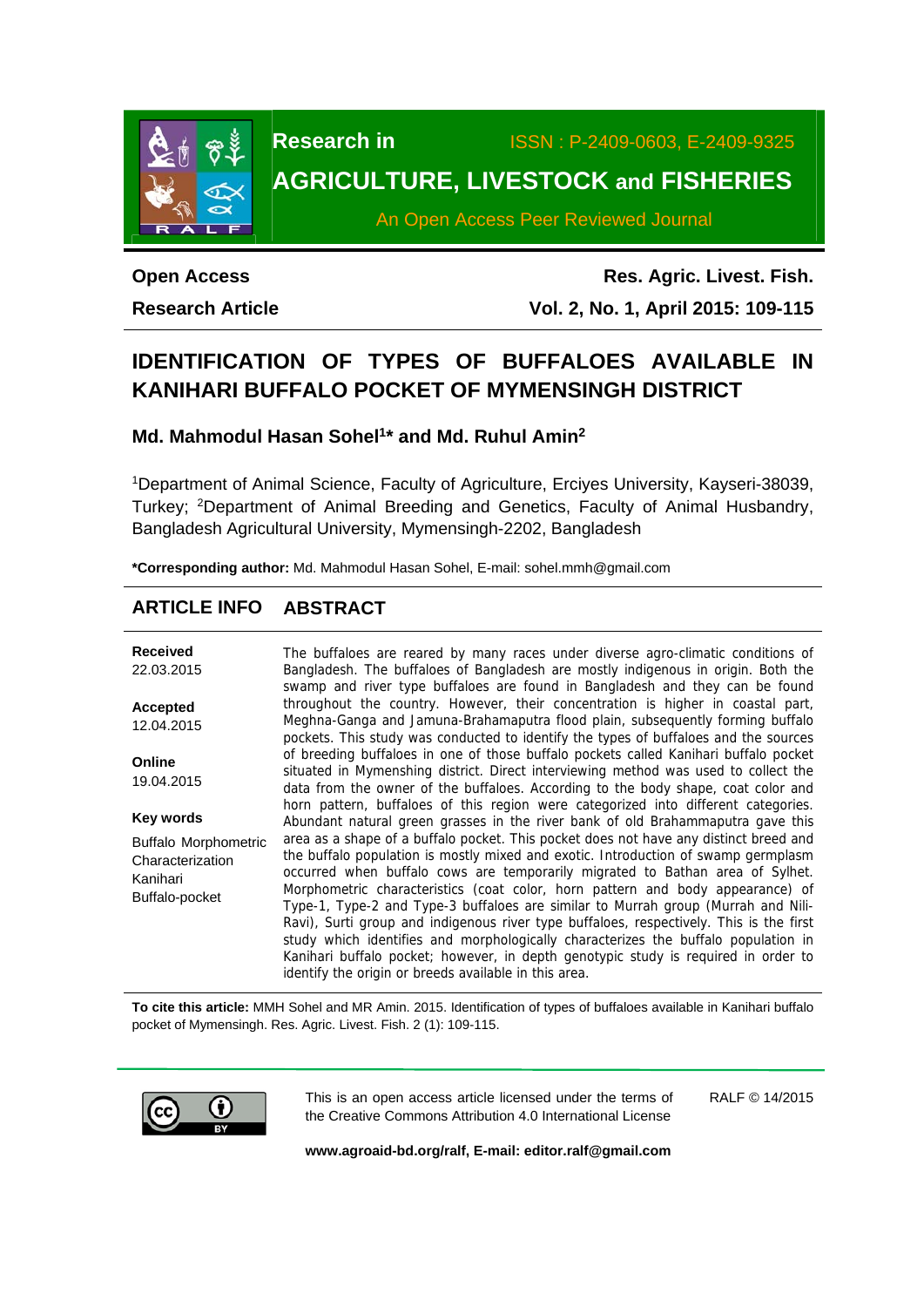# **INTRUDUCTION**

 The buffalo (*Bubalus bubalis*) population in the world is estimated at 185.28 million head which is spread over 42 countries, of which 179.75 million buffaloes (97%) are found only in Asia (FAO, 2005). India has the largest buffalo population of 105.1 million and they comprise approximately 56.7% of the total world buffalo population. Bangladesh has around 830764 buffalo head owned by 270228 holdings representing 1.52% of the total holdings in the country (Faruque, 2003). During the last 10 years, the world buffalo population increased by approximately 1.49% annually. Worldwide interest has been developed on this species not only as a purveyor of animal protein in terms of meat and milk for human consumption, but also their adaptability to harsh environment. Furthermore, strong image linking between buffaloes with nature and environmentecological equilibrium, particularly in some of the world most marginal land shows this species as one of the most viable alternative of intensive cattle husbandry system (Hayashi et al., 2005).

 Cattle and buffaloes are two important species supplying more than 99% of total milk consumed in Bangladesh. Bangladesh is a densely populated country where in each km<sup>2</sup> approximately 964 people are living (BBS, 2011). To fulfill the growing demand of milk for a large population several attempts were made to mitigate the deficiency as well as to increase the total milk production of the country. However, most of the attempts were made to improve the genetic potential and production efficiency of cattle. These include small holding dairying, good management practice and introduction of crossbreeds to the domestic population. In addition with high yielding production potential crossbreed cows have several disadvantages including high quality feed requirement, susceptible to disease and low fertility. Therefore, it became necessary to choose alternatives for sustainable improvement of the consistent production. In this regard, buffalo can serve better than cattle. Moreover, buffaloes have a number of advantages over cattle. For instance, growing buffaloes may utilize coarse feed more efficiently than cattle (Singh and Mudgal, 1971), have more disease resistance ability and produce more solids in milk (Dubey et al., 1997) and require less management inputs. It has also been reported that buffalo holds strategic place in overall livestock economy of Bangladesh and serves three important purposes such as milk, meat and drought power supply (Ghaffar et al., 1991).

 Dairy buffaloes are observed sparsely throughout the country. It has been reported that they are found to be concentrated in Meghna-Ganga flood plain as well as Brahammaputra-Jamuna flood plain (Faruque et al., 2007b). In addition, there are few buffalo pockets in Bangladesh including Coastal area, Sylhet haor area, Sugar cane belt of Jamalpur and Kanihari buffalo pocket in Trishal upazila of Mymenshing district. Among all the buffalo pockets particularly Kanihari buffalo pocket draw our attention because it has been reported that the people of Kanihari area used to keep buffaloes beside cattle mainly for milk production over hundreds of years and the genetic and phenotypic evaluation of these buffalo population has not been done yet. Higher concentration of dairy buffaloes in this area may be due to higher abundance of green grasses, milk marketing opportunity and higher price of buffalo milk than cow milk. However, this pocket does not have any particular breed and the owners do not follow any specific breeding plan. During the breeding season breeder buffaloes with different genetic makeup are reported to come from India through various rout. Moreover, introduction of swamp germplasm to the population has higher chance during the time when buffaloes are temporarily migrated to Sylhet bathan area (Faruque 2007a).

 Therefore, aimless breeding of these animals were taking place causing no visible genetic improvement rather a gradual decrease in production can be noticed. Neither government nor NGOs were found to be involved in this area to improve the current condition of these animals in the pocket. Farmers of this area are often confused to choose the correct breed or type of buffaloes for breeding purpose which can serve them properly. Under these circumstances, a thorough study on the resource and potential of the pocket is appeared to be very essential in order to have a clear scenario of the genetic resources and production potential of the milk buffaloes. Considering these facts, current study was conducted i) to identify the routes of breeder buffaloes/seeds in the pocket and ii) to determine the breeds or types of buffaloes available in this area by morphometric characterization.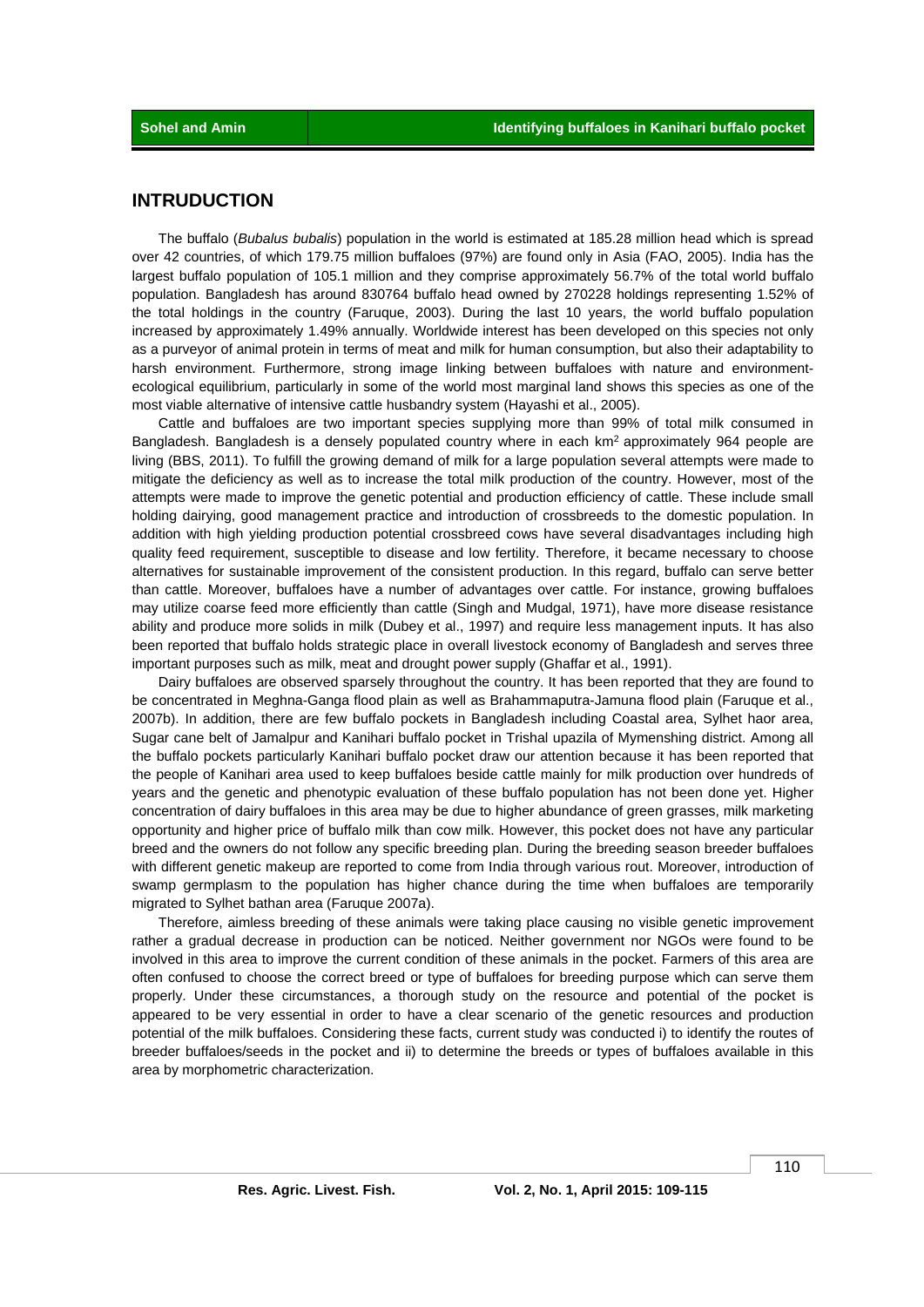## **MATERIAL AND METHODS**

 The current experiment was conducted to identify the types of buffaloes on the basis of their phenotypic appearance. Data was collected within a period of 12 months starting from May 2007 to April 2008. In order to collect data a door to door survey was carried out. To know the origin of a particular buffalo, information was collected from its owner using a standard questionnaire.

### **Location of the study area**

 Kanihari union at Trishal upazila was selected for the present study. The influencing factors in choosing Kanihari union as study area were- localized concentration of buffaloes gave a form of buffalo pocket in this area, no substantial study was conducted previously in this area and it was well communicated which might be helpful for the researcher in collecting the data required for the research. First the study area was segmented into three parts namely Area 1, Area 2 and Area 3 in order to ease collection of data. Area 1 consists of village Jilki, Gobindapur, Balidia and Betra whereas Area 2 consists of village Kuista, Baghadaria and Garpara. On the other hand Area 3 consists of village Thapanhala, Dewpara and Sultanpur.

### **Number of animals**

 Animals were randomly selected from the whole study area. Data from 120 animals, of which 45 from Area 1, 40 from Area 2 and 35 from Area 3 were collected using a suitable questionnaire.

#### **The survey schedule**

 The questionnaire was prepared in accordance with the objectives of our study. It was designed in a simple manner to obtain accurate and as much as information possible from the farmers. The questionnaire comprised of following major items-

a) General information about the selected livestock owner i.e. occupation, income, income from livestock and family size etc.

- b) Purchase and breeding history of the buffalo
- c) Live weight
- d) Phenotypic and morphologic assessments i.e. coat color, horn pattern etc.

#### **Data collection, record keeping and statistical analysis**

 Door to door interviewing method was used to collect the data from specific buffalo owners. Information given by the owner was recorded in a record book and kept for further analysis. After collection, data were processed, tabulated and analyzed using Statistical Program for Social Science (SPSS, Version 16.0) computer program.

# **RESULTS AND DISCUSSION**

### **A glimpse on Kanihari Buffalo pocket**

 Kanihari Union (terminal local govt. unit) is located 25 km south from Mymensingh city and 100 km north from capital Dhaka along west side of old Brahamaputra river. The extended sandy and loamy basin of old Brahamaputra River provided this area as an excellent grazing land particularly in wet season. The union consists of 12 villages, among them Jhilki, Sultanpur, Kuista and Chor-baghadaria possesses highest number of buffaloes. There are around 285 household rearing approximately 850 buffalo heads. It is reported that from hundred years back people of this area used to keep buffaloes beside cattle mainly for milk production. Higher concentration of dairy buffaloes in this area might be due to firstly, abundance of natural grasses which grow over the sandy and loamy basin of old Brahammaputra river and buffalo can utilize these grasses better than cattle. Secondly, high demand and milk marketing opportunity in Mymensingh Sadar mainly for raw consumption and production of milk products. Milk traders used both rail and water route to bring the milk from Kanihari to Mymensingh city. Thirdly, because of buffalo milk contain higher total solid and fat, typically buffalo milk sells at almost double price than cow milk. It is a general observation that buffaloes in Kanihari produced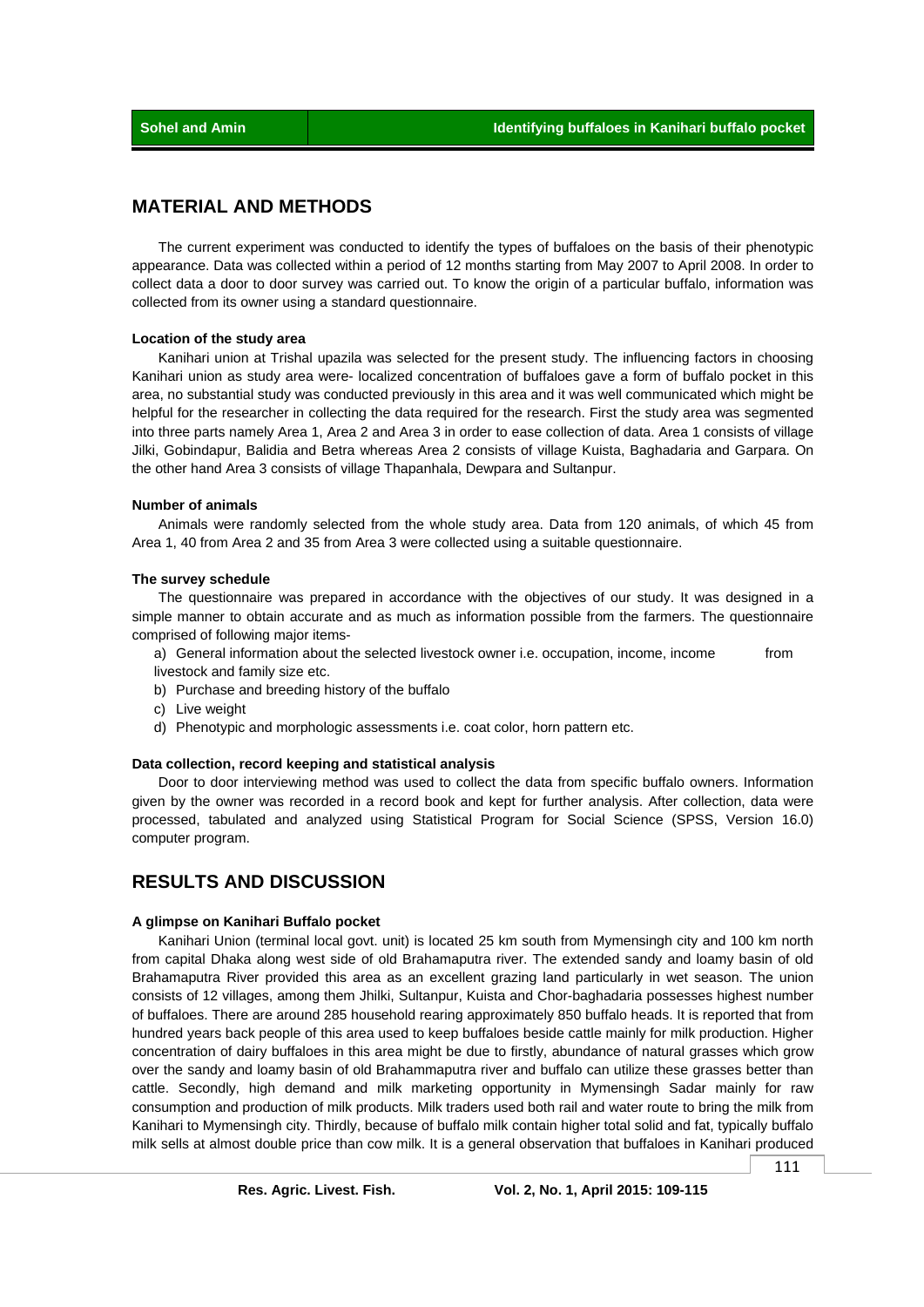| $\blacksquare$ Sohel and Amin $\blacksquare$ | Identifying buffaloes in Kanihari buffalo pocket |
|----------------------------------------------|--------------------------------------------------|
|----------------------------------------------|--------------------------------------------------|

3-5 times higher amount of milk each day than cattle. While daily milk production of cattle is 1-2 lit, buffalo produce 5-8 lit milk/day. Furthermore, the price of buffalo milk is higher than cow milk because it contain higher amount of total solids and fats. It is important to note that farmers who rear buffaloes side by side of their main occupation, they are generating 35-40% more of their total income. Because of these facts buffaloes are popular in Kanihari and it became an integral component of livestock agriculture in this area.

### **Sources of buffalo stock and breeding policy**

 Replacement and introduction of exotic buffaloes can occur in several ways. We observed that there are at least four main sources from where buffaloes are get into this area-

- a) Locally born replacement calves
- b) Indian buffaloes coming through traders via different routes
- c) Buffaloes from Sylhet Bathan area
- d) Buffaloes from Myanmar (Barma), reported by some farmers

 Farmers used to buy buffaloes in different recognized market such as Gabtoli Market, Kalimela in Dinajpur district. Some farmers buy and sell their buffaloes when they are migrated temporarily in the Bathan are of Sylhet. Sometime traders bring their buffaloes directly in Kanihari and sell to farmers.

 We found that Kanihari buffalo pocket does not have any distinct breed and the buffalo population is mostly mixed. It is alarming to note that the owners are not following any specific breeding plan. As a result aimless and haphazard breeding of buffaloes were taking place in this area. They are typically inseminated by locally available bulls or by swamp buffaloes when they are temporarily migrated to bathan area causing introduction of swamp germplasm in this area. Therefore, there is a gradual decrease in milk production performance was observed in locally born replacement crossbreeds (River x Swamp) or (Exotic x Deshi).

### **An overview of Types of buffaloes observed in Kanihari Buffalo Pocket**

 We collected data from 120 owners which are corresponding 120 adult buffaloes. Among the buffaloes investigated there are at least four types of buffaloes were found to be identified in this area and subsequently, they were grouped as Type-1, Type-2 and Type-3. Each type of buffaloes has distinct coat color, special markings, specific horn pattern and different production potential. An overview of different types buffaloes are listed in Table 1. Phenotypic characterization generally refers to the process of identifying distinct breed populations and describing their external and production characteristics within a given production environment. The term "production environment" is here not only refer the natural environment but also include the management practices and as well as social and economic factors. It is well known that each breed has distinct characteristics and it is possible to assess the type or breed of buffalo by analyzing its phenotypic characteristics. Keeping these facts in mind, in order to have a clear idea about the buffalo population in Kanihari Buffalo Pocket different phenotypic aspect were analyzed including body appearance, coat color and horn pattern.

| Group  | Local name           | Coat color                                                         | Horn pattern                                 | ℅<br>of<br>total<br>population | Farmer's<br>preference |
|--------|----------------------|--------------------------------------------------------------------|----------------------------------------------|--------------------------------|------------------------|
| Type-1 | Gurjuti              | Jet black, soft,<br>smooth & scanty<br>hair                        | Short, tightly curled &<br>forming coil      | 20.14                          | 35                     |
| Type-2 | Nepali               | Fawn or black.<br>rusty brown hair<br>and black or white<br>switch | Short to medium in size<br>and sickle shaped | 43.24                          | 45                     |
| Type-3 | Deshi<br>(milk type) | <b>Black</b>                                                       | Comparatively<br>large, no<br>definite shape | 36.62                          | 20                     |

**Table 1.** Morphological characterization buffaloes in Kanihari buffalo pocket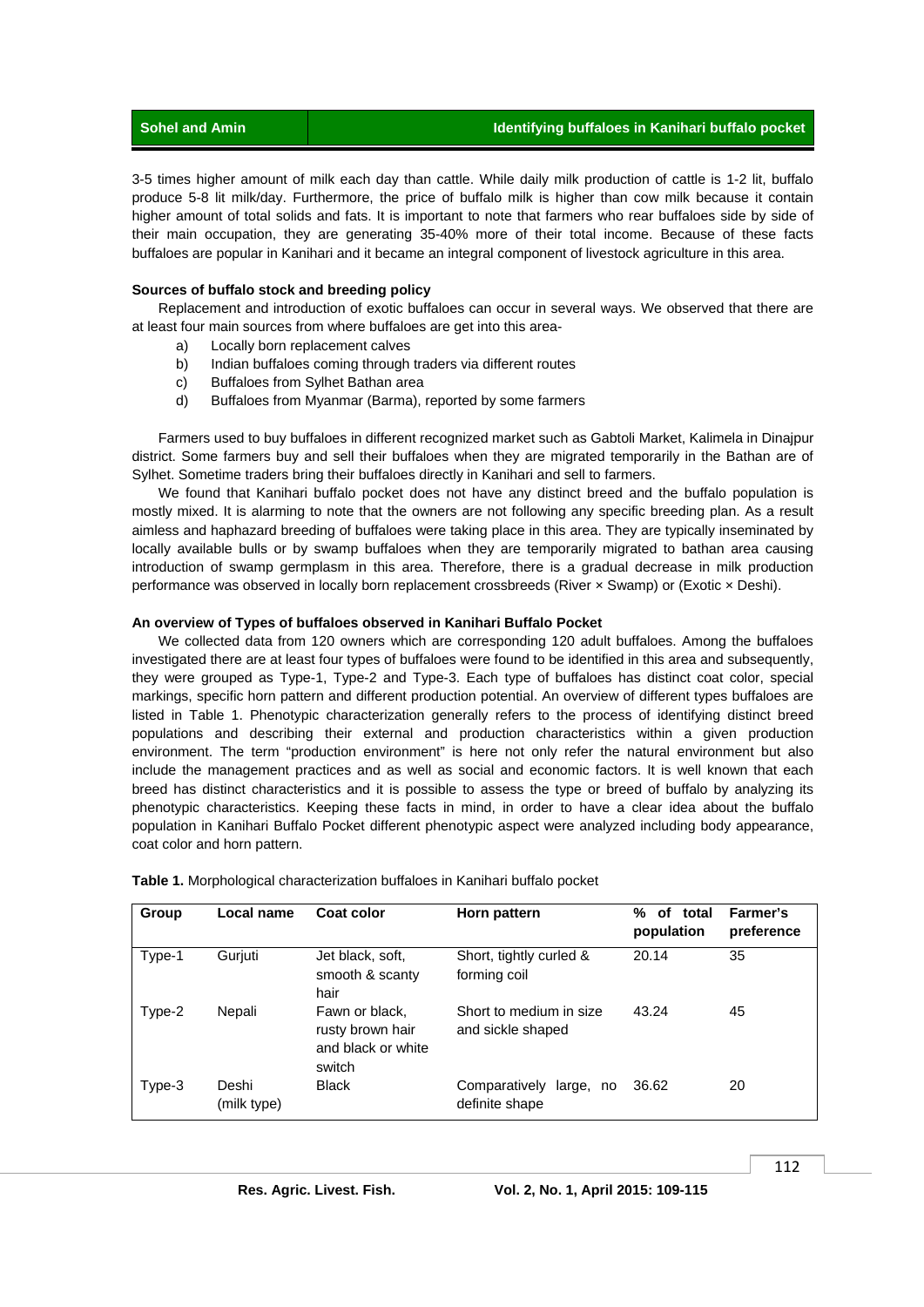**Body appearance:** Type-1 buffaloes have sound build, massive and heavy barreled shaped body with comparatively short head but long face and neck and udder is well developed. They have long tail which in generally reaching to the fetlock joint. Similar type of body structure and appearance was observed in Murrah breeds (Sangwan, 2012). On the other hand Type-2 buffaloes are medium in size, well-shaped body with a wide and long head and the udder is well developed and extends well forward up to the naval flaps. These body characteristics are typical for Surti breeds (Sangwan, 2012). Type-3 buffaloes are comparatively smaller in size than Type-1 and Type-2 buffaloes. And they have wide forehead with a long face. The udder is smaller in size with longer teat compare to Type-1 and -2.

 **Coat color:** Each breed has distinct coat color and hair pattern. It has been observed that the coat color of the buffaloes in this area was found to be ranged from fawn/light black to jet black. The coat color of Type-1 buffalo is predominantly jet black with soft, smooth and scanty hair. Coat color of Type-2 buffaloes was ranged from black, rusty brown to reddish. Among the Type-2 buffaloes, we found around 60% animals have rusty brown coat color and 40% animals have black coat color in this area. On the other hand, Type-3 buffaloes have black coat color. Interestingly, one albino buffalo calf was found in Kanihari buffalo pocket, however, its genetic background was unknown. It has been reported that, wide range of skin and coat color can be observed among the various breeds and types of water buffaloes throughout the world. Coat color varies with the age, husbandry practice and in relation to the degree of exposure to the solar radiation. The coat color of most breed darkens gradually with the advancing of age, especially after the first five years of life (Macgregor, 1941). Pundir and his colleagues mentioned that Surti buffaloes are usually copper colored with scanty hair which is black at the roots and reddish brown at the tips and some time the hair is completely rusty brown (Pundir et al., 2000). It has been reported by Faruque (1989) that the coat color of buffaloes in Bangladesh is jet black in western region, deep grey to light grey in central and eastern region. The coat color of buffaloes in south east region is predominantly grey (Faruque and Amin, 1994).

 **Special markings:** Chevron marking on the chest was found in 17.39% of the buffaloes in Kanihai. In general, typical Surti buffalo has two strips or chevrons on its chest. White spot in forehead was found in 12.55% of buffaloes, while white tail switch was observed in 62.15% of the buffaloes. White spots on forehead and tail-switch are characteristics markings for Surti breed. It has been reported by Faruque (2003), a typical Bangladeshi indigenous buffalo is river type and sometime white tail-switch can be observed. However, white markings on forehead and tail switch can be seen also in Murrah breeds but it is not preferred. Nili-Ravi buffaloes are similar to Murrah in almost all characteristics except the white markings on extremities. They have usually wall eyed and have white markings on forehead, face and tip of the tail (Banerjee, 2011).

 **Horn pattern:** Buffaloes in Kanihari have a wide range horn pattern starting from short curled to long shaped horns. For example, Type-1 buffaloes possess short, tightly and spirally curved horns. This type of horn pattern has been reported for the characteristic phenotype of Murrah buffalo breed (Rife, 1962). Type-2 buffaloes have flat horns with medium to short in length, sickle shaped and are directed downward and backward, and then turn upward. Although, Type-3 buffaloes have no definite horn shape; however, they possess comparatively large horns which are generally grow backward then upward and then forward forming hook-shaped structure. Many river buffaloes have spirally curled horns. They are tightly coiled in Murrah, Nili-Ravi and Kundi, downward curving in the Jafrabadi (Freed et al., 1981). The horns of Murrah buffaloes are different from other breeds, in general they are short, tight, turning backward and then upward and finally curving spirally inward. The horns get loosened slightly but spiral curves increased with the advances in age (Cruz-Cruz et al., 2014). The horns of Surti buffaloes are of medium length and sickle-shaped with flat and transverse corrugations. They are directed downward and backward and then turn upward at the tip to form a hook (Banerjee, 2011). Crosses between Murrah and Swamp produce medium sized slightly curled horns (Mingala et al., 2007). The horns of the buffaloes in the Southeast coastal areas of Bangladesh are of crescentic shape. This pattern of the horns is also found in most buffaloes in the south and some buffaloes in the south west. Small, spiral curled pattern horns are found in some cases in the south and south west coastal region (Faruque, 1994). In Brahammaputra-Jamuna flood fed area the horns of dairy buffaloes resemble to those of river type; curly horns through in few cases hanging horns were also observed (Fahimuddin, 1975; Mahadeven 1992). In Meghna Ganges flood plain areas most of the dairy buffaloes had crescentic horn which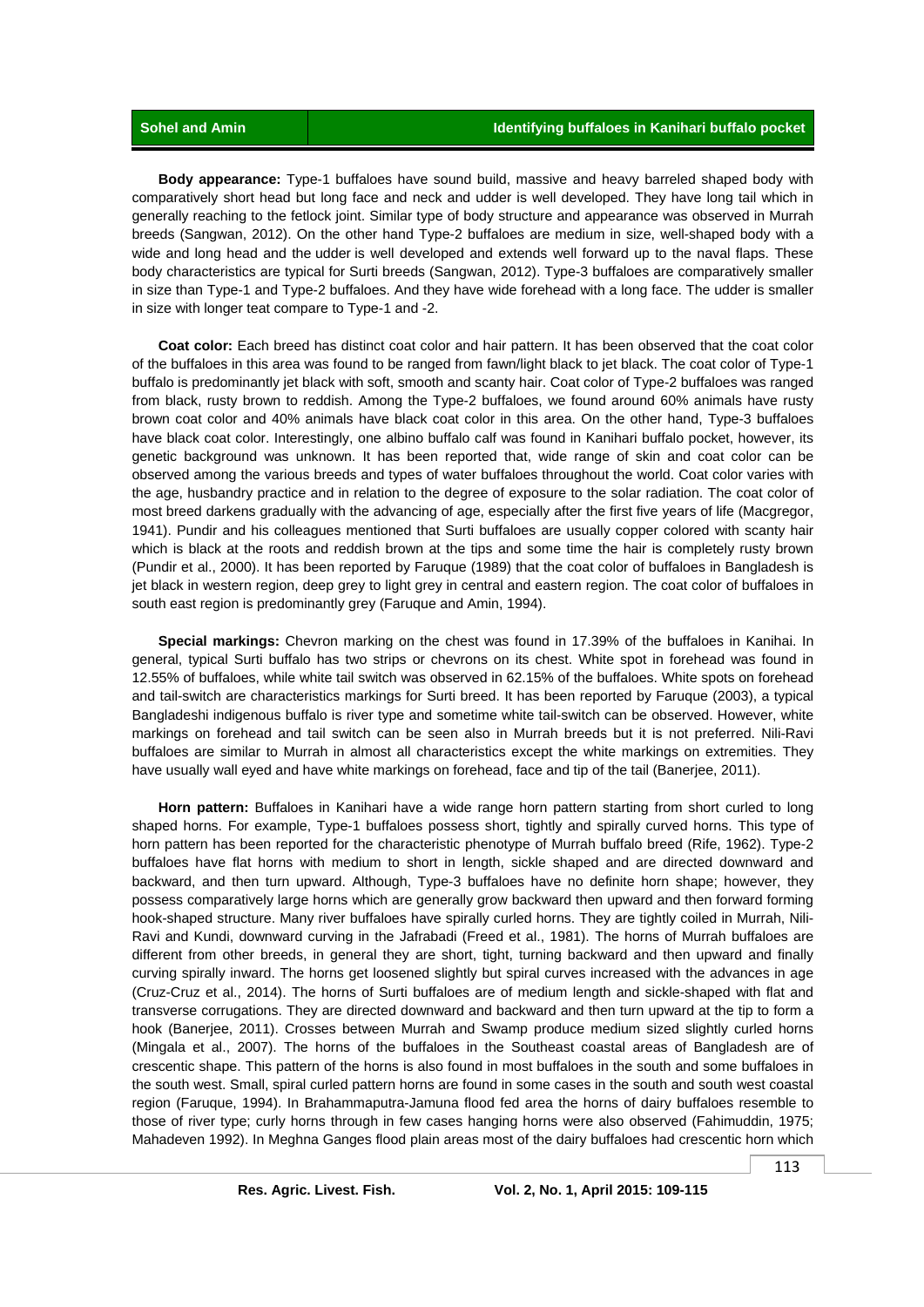is the characteristics of swamp buffalo (Fahimuddin, 1975). The horn pattern of buffaloes in Tangail district ranged from spiral to almost crescentic (Hussen, 1990).

 Cockrill described the buffaloes of Bangladesh as non-descriptive types. No substantial attempts were made to identify and characterized native buffalo stocks before 1980. After that attempts were made by Faruque (1990); Faruque and Amin (1995) to characterize the native and exotic buffalo population in different region of Bangladesh. Faruque (1994) reported that the coat color of buffaloes in Mymensing region varied from jet black to light grey. They also mentioned some buffaloes are with white stockings, tail switch and spot in forehead without mentioning their frequency. The results of this study provide a clear picture of different types of buffaloes in Kanihari buffalo pocket by analyzing their morphologic characteristics.



Figure 1. Horn pattern of three types of buffaloes available in Kanihari buffalo pocket

# **CONCLUSION**

 Our study suggests that the buffaloes in this region are an integrated part of livestock agriculture which has a strong impact on socio-economic condition of owners. Moreover, it can be concluded from the observed results and discussion that the morphometric characteristics of Type-1, Type-2 and Type-3 buffaloes are similar to Murrah group (Murrah and Nili-Ravi), Surti group and indigenous river type buffaloes, respectively. We also found few buffaloes with the characteristics of indigenous swamp buffalo in this region, however their frequency is very low (total of 5 in the study area) and they are mainly used for drought purpose. In addition to this study, we strongly suggest in depth studies in genetic level in order to identify the genetic origin of these buffaloes in study region.

# **ACKNOWLEDGEMENT**

 The authors would like to thank Prof. Dr. Shamsuddin and his team for their help during this study. The authors would also like to thank Masreka Khan for her contribution during preparation and editing the manuscript.

# **REFERENCE**

- 1. Banerjee GC, 2011. A Textbook of Animal Husbandary, 8th ed., p. 703. Published by Oxford & IBH Publishing Co. Pvt. Ltd., New Delhi, India.
- 2. BBS, 2011. 5<sup>th</sup> National Census. http://www.bbs.gov.bd/home.aspx.
- 3. Dubey PC, CL Suman, MK Sanyal, HS Pandey, MM Saxena and PL Yadav, 1997. Factors affecting composition of buffalo milk. Indian Journal of Animal Science, 67: 802.
- 4. Fahimuddin M, 1975. Domestic water buffalo, Oxford & IBH Publishing, New Delhi, India.
- 5. FAO, 2005. Buffalo production and research. ftp://ftp.fao.org/docrep/fao/010/ah847e/ah847e.pdf.

6. Faruque MO and MI Hossain, 2007b. The Effect of Feed Supplement on the Yield and Composition of Buffalo Milk. Italian Journal of Animal Science, 6: 488-490.